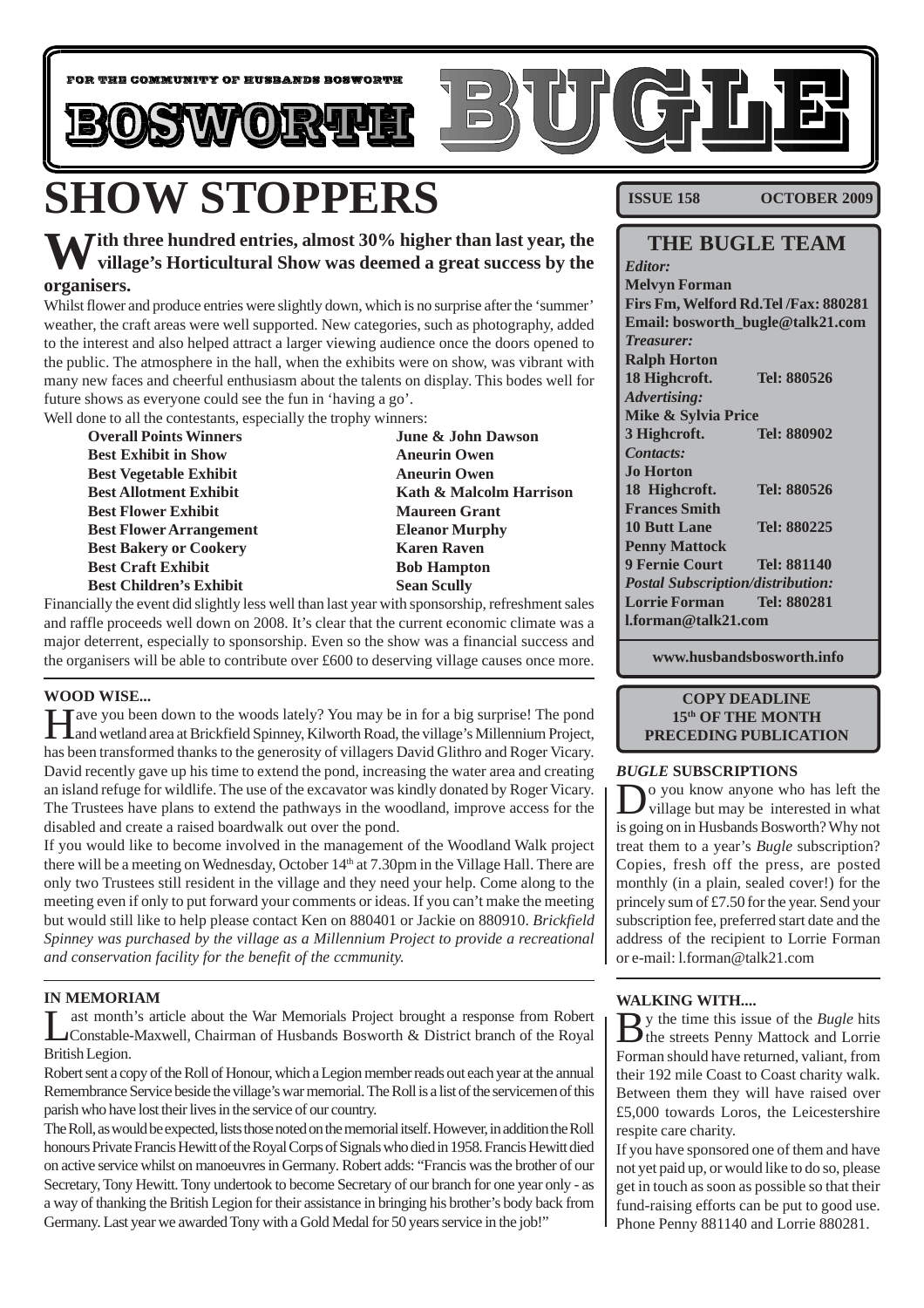#### **POSTBAG**

*From Ian Watson, Practice Manager, Husbands Bosworth Surgery*

I should be grateful if you would put an announcement in the *Bugle* regarding the forthcoming ''flu season'. We are now taking bookings for the seasonal 'flu jab, especially for vulnerable groups, including:

•Over 65s

- •Patients with diabetes
- •Patients with asthma
- •Patients with heart problems
- •Patients with liver or kidney disease

The 'flu clinics will start on Monday, October  $5<sup>th</sup>$  and include the Saturdays of October 10<sup>th</sup> & 17<sup>th</sup>. There are also clinics at Welford Village Hall on October,  $9<sup>th</sup>$  &  $16<sup>th</sup>$ . Please call the surgery on 880522 for more information or to book an appointment.

#### *From Robert Constable-Maxwell, Bosworth Hall*

I was delighted to read of the interest being taken in War Memorials - you will recall the subject of prolonged correspondence between our Branch of the British Legion and the Parish Council! *[regarding its deterioration]*

A point of information for your interest. The ranks of the Grenadiers and Coldstreamers on the memorial are shown as 'Private'. After the Great War it was decided that all members of the Brigade of Guards had distinguished themselves so much on the field of battle that they should be awarded the title of Guardsman. I was awarded that exalted rank when I joined the Grenadiers as a National Serviceman!

**LOCAL CRIME FILE IF YOU HAVE INFORMATION ON ANY CRIMINAL ACTIVITY CALL MARKET HARBOROUGH POLICE on 0116 222 2222.**

**Countryside Watch Co-ordinator Henry Whatley Ext. 3875**

**Neighbourhood Watch Co-ordinator Marion Lewis 0116 2483871 NW Community Scheme No. 2123**

**Local Beat Team PC 1959 David Venables PC 500 Andy Smalley PCSO 6126 Tim Harwood PCSO 6636 Ray Wells Voicemail Service 0116 2485675**

**Rural & Countryside Liaison Officer PC 1010 Chris Hill**

#### **CRIMESTOPPERS FREEPHONE 0800 555111**

### **WATCH WORD**

*THE NEIGHBOURHOOD WATCH SCHEME WITHIN HUSBANDS BOSWORTH*

!Golf clubs and tools were stolen from a van left parked at Kilworth Springs Golf Club !A sat-nav device left on display was stolen from a car parked overnight on the owner's driveway in Lubenham

#### **There has been a series of raids on vans parked overnight in the area.**

!An attempt was made to gain entry to a van parked in South Kilworth Road, North Kilworth. Nothing was stolen but considerable damage was caused to the vehicle.

!Tools left inside a van parked on a driveway in Leys Crescent, South Kilworth were stolen.

!A power saw left inside a van parked on North Road, South Kilworth was stolen on the same night. A bicycle was also stolen from a van at about the same time.

**Harborough Police would take this opportunity to remind ALL drivers to remove ALL their valuables EVERY time they leave their cars parked unattended – even for a short time.**

**Crime prevention advice is available free of charge from your local Neighbourhood Policing Team. You can contact them by phoning 0116 222 2222 or by visiting the Force website at www.leics.police.uk**

> Ė Ė I. É  $\blacksquare$  $\blacksquare$  $\overline{\phantom{a}}$ Î.  $\blacksquare$ в  $\blacksquare$ Î.  $\blacksquare$  $\blacksquare$ É

**Northamptonshire Police have passed on the following information:**

■ **Eight ewes and 29 lambs were stolen from an isolated field in the Lilbourne area in an overnight raid.**

**Reports have been received of a suspicious N-registration white and yellow Transit-type tipper truck, which has been visiting farms in the area asking for scrap metal. Inside the van were a male driver and female passengers.**

**Phone Nortamptonshire police on 03000 111 222 if you have any information.**

There have been a number of reported incidents where vehicle number plates have been stolen from parked cars. The police suspect that there may be more similar incidents, that haven't been reported, where the victim suspects that children or petty vandals are the culprits. If you have had number plates stolen please report it to the police - they may be used to disguise a vehicle's identity during a crime.

### **BOSWORTH GARAGE**

**Vehicle servicing and MoTs Collection & delivery available Personal attention Call Chris or Trevor 01858 880580 or 07811 625027**

### COMPLETE CAR CARE

Accident repair specialist Bodywork, dent, scratch and stone-chip repair Servicing, alloy refurbishment, welding MoT repair Valeting, full body polish Parking sensors, handling kits, etc. fitted Call Ben on 07710 024070 Based at Unit 2, Pebble Hall Farm between Husbands Bosworth and Theddingworth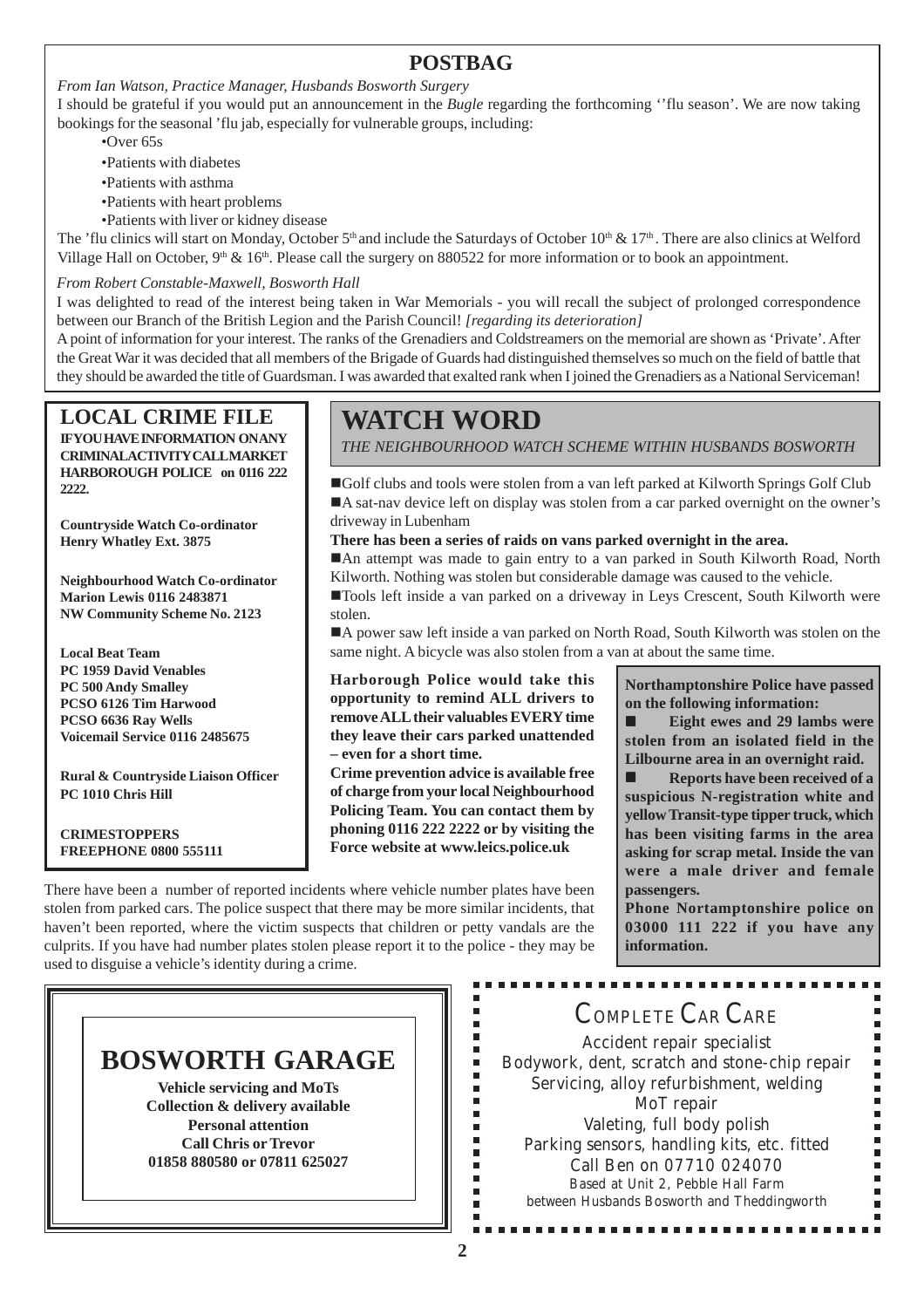### **BOSWORTH IN FOCUS**

*A ROUND-UP OF LOCAL NEWS*

#### **WAR MUSEUM**

The Carpetbaggers Aviation Museum, based at the former World War II airfield near Harrington, is open at weekends from 10.00am to 5.00pm until the end of October. Displays and exhibits within the museum depict the history of the airfield and vividly show the work carried out by the USAAF 801st/492nd Bomb Group, especially during *Operation Carpetbagger*, and their secret missions delivering agents and supplies to resistance groups in Occupied Europe during the latter part of the war.

Other exhibits and displays include the secret work of the British Special Operations Executive, the Cold War role of the airfield as a base for *Thor* inter-continental missiles and the history of the Royal Observer Corps. Also on-site is the Northants. Aviation Society Museum, which contains many remains of recovered World War II aircraft and other fascinating items of equipment and memorabilia.

### **LOCAL NEWS IN BRIEF**

!Kilworth Springs Golf Club, **North Kilworth** are applying to demolish the existing clubhouse and build a new clubhouse, country club and 64-bed hotel on the site.

!The Highways Agency have announced that there will be a planning inquiry into the proposed alterations and improvements to the A14/M6/M1 interchange at **Catthorpe**. The inquiry will commence in October 2010 and work is expected to start in August 2011 and take up to three years to complete. ! Foxton Inclined Plane Trust is collecting recyclable materials to support its conservation work. Clean aluminium foil, used postage stamps and clean second-hand books can be left during opening hours at the canal museum, Middle Lock, Gumley Road, **Foxton**.

#### **STOPPED AT CUSTOMS?**

Terri Atkinson of Mowsley Road, responded to our notes last month regarding HM Revenue & Customs scams.

She has had more than one of these e-mails in different formats and rang the official HMRC office and was told that under no circumstances would they ever e-mail anyone for information. These scams are well known and are constantly being investigated.

HMRC added that anyone receiving similar e-mails should forward them to phishing@hmrc.gsi.gov.uk and then delete them.

#### **CHARITY COFFEE MORNING**

There will be a Coffee Morning in aid of Breakthrough Breast Cancer on Saturday, October 10<sup>th</sup> from 10.00am to 12.00noon in All Saints Church. As well as coffee and homemade cakes there will be gifts, crafts, books, a tombola and raffle. For details or offers to help please call Gill on 880629.

#### **FASHION PARADE**

There will be a Fashion Show presented by *Francesca of Kibworth* in aid of Loros at Kilworth Springs Golf Club on Tuesday, October 6<sup>th</sup> starting at 7.30pm.

Tickets, costing £7 per person, are available from Lloyd on 880343 or Leo on 880558.

#### **GIVE AN EGG A BREAK!**

Eggs are one of the few foods that contain all eight essential amino acids. They are essential because the body cannot make them, yet it needs them to make another fourteen amino acids.

When poached or boiled, eggs are good for you, providing omega 3, vitamins and minerals. Cholesterol is present in the yolk but this is taken care of by lecithin in the egg white. However frying destroys lecithin thus making a fried egg bad for you. *Nicole Franklin, Reiki Practitioner*

#### **ANTIQUES ROADSHOW**

Husbands Bosworth Branch of the Conservative Association is hosting an antiques valuation evening at Misterton Hall on Friday, October 16<sup>th</sup> at 7.30pm.

Antiques expert and TV personality, David Barby, will be assessing items brought in for valuation for a fee of £1 per item and will conduct an auction of bric-à-brac and other items kindly offered on the night. All proceeds will be towards Conservative Association funds.

Tickets costing £12 per person, to include a fork buffet, are available by calling 881051.

#### **METHODIST CHURCH Coffee Morning**

Wednesday, October 21st 10.00am-12.00noon. at the home of Lloyd Jones, 12 Butt Lane. Visitors always welcome.

#### **WINNING ODDS...**

**LOROS Lottery Gift Subscriptions available now for any occasion including Christmas, birthdays and anniversaries. Choose LOROS Lottery scratch cards for wedding favours, table gifts, employee incentives, events and much more, or individually at any LOROS shop.**

**Join the LOROS Lottery today for a weekly 1 in 60 chance of winning up to £2,000!**

**For more details contact the lottery team on 0116 2318430 or visit www.loros.co.uk**

*VILLAGE HALL BOOKINGS Sue Dhillon 881251 CHURCH HALL BOOKINGS Janice Staples 880668 SPORTS PAVILION ENQUIRIES Audrey Marlow 880316*

# **RECLAIM YARD**

Building Materials, Doors, Beams, Fireplaces, Flooring, Garden Ornaments, Bricks etc at **Lodge Farm Antiques & Reclamation** Walton Lane, Husbands Bosworth Leics, LE17 6NN **Tel (01858) 881386 or 07720 834652 www.lodgefarmantiques.co.uk**

> *Open Saturday 9am - 5pm Closed all day Sunday Weekdays, please call for an appointment*

NIGEL HALL PAINTER & DECORATOR Property maintenance City & Guilds NVQ No job too small Tel: 01858 880567 07749 639691

**3**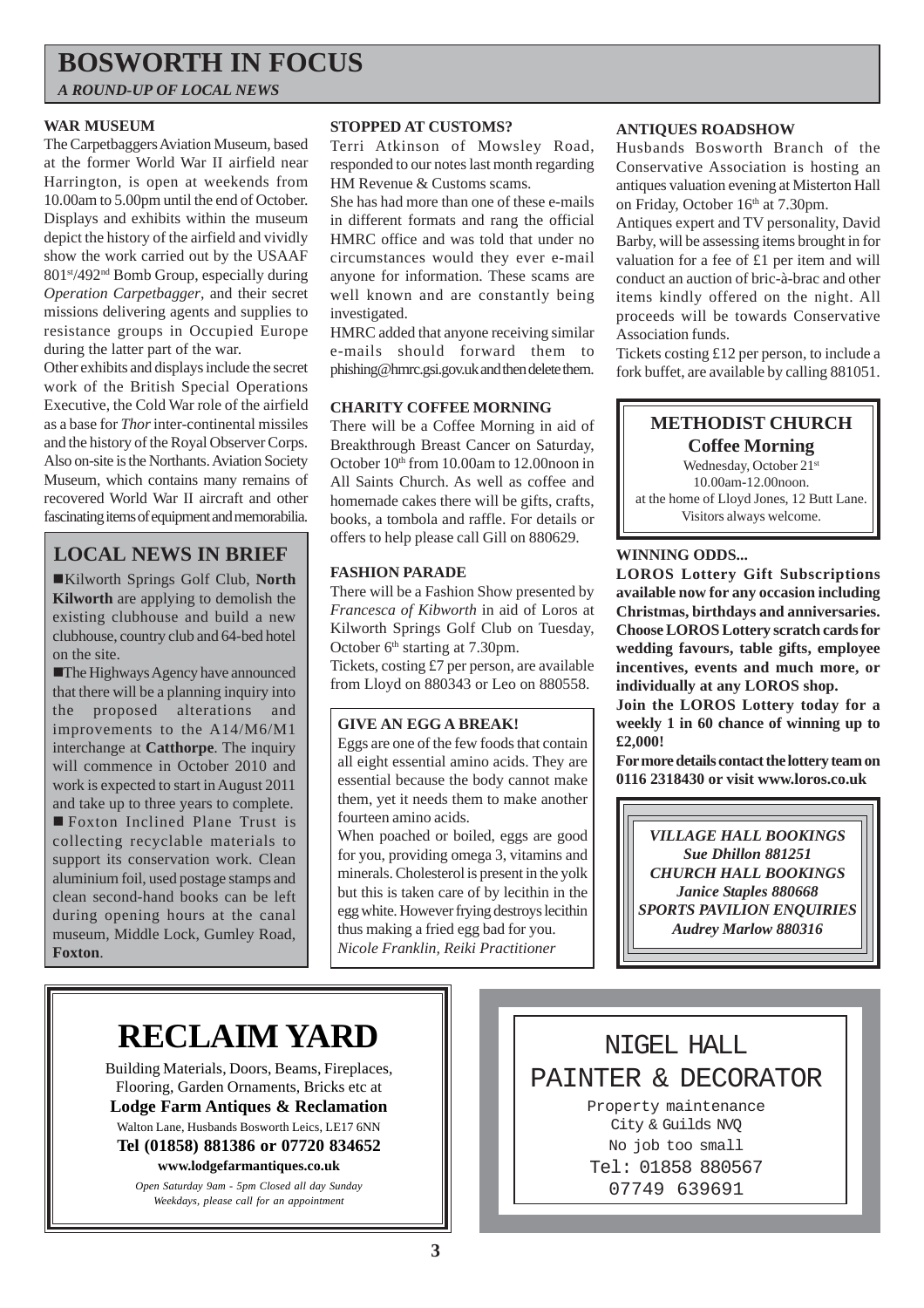# **SCHOOL REPORT**

*HUSBANDS BOSWORTH C. of E. PRIMARY SCHOOL [School roll 73]*

#### **NEW HEADTEACHER**

My name is Matthew Bown and I am the new Headteacher at Husbands Bosworth Church of England Primary School and I would like to take this opportunity to introduce myself. I have been teaching locally for over ten years in both mainstream and special needs schools. Three years ago I took up the post of Deputy Headteacher at Market Harborough Church of England School and during this time I qualified as a Headteacher. In January 2009 I became the acting Headteacher after the current Headteacher retired.

Now a new chapter in my professional career begins as the Headteacher of Husbands Bosworth Church of England Primary School. I have enjoyed my first few weeks immensely and am looking forward to the challenges this role presents. We now have our Foundation and Year 1 being taught in our new annex, which is fantastic. Years 2 to 6 are now taught in the main school building. We have a beautiful school building and wonderful grounds and I hope we can fully utilise these.

Thank you to all in the school and community who have made me feel so welcome. I look forward to meeting you at the many village events throughout the year.

#### **FOBS – BAG2SCHOOL CAMPAIGN**

Just a short note to thank everyone who donated items during the Bag2School collection at the end of May. We collected 700kg for which the School will receive a cheque for £280. The next collection will take place on the weekend of November  $14<sup>th</sup>$ . As before, we will be collecting second-hand clothing, bedding, soft toys, shoes and handbags, and will arrange for the distinctive blue Bag2School collection bag to be delivered through your letter box at the beginning of November.

Please leave your filled bags outside your door for collection on Saturday, November 14<sup>th</sup> For those who are able to take it directly to the School, then it should be received no later than 8.30am on Monday, November 16<sup>th</sup>. For more information, contact Kenny Anderson 880705 or Steve Blake 881045.

**ACTIVITY GROUPS 2009**

**All Saints Parochial Church Council** Contact: Peter Jones 880741 **Art Workshop** Contact: Ann Saxton 880971 **Badminton Club** Contact: Lorrie Forman 880281 **Bosworth Belles** Contact: Debbie Oliver 465434 **Conservative Association** Contact: Robert Maxwell 880361 **Craft Group** Contact: Tricia Day 880748 **Handbell Ringers** Contact: David Staples 880668 **Historical Society** Contact: Isobel Pepperill 880081 **1st Kilworth Scouts/Beaver unit** Contact: Andrew Lambert 880922 **Playing Field Committee** Contact: Jennifer Rogers 880401 **Royal British Legion** Contact: Robert Maxwell 880361 **Short Mat Bowls** Contact: Frank Thorp 880003 **Tennis Club** Contact: Jennifer Rogers 880401 **Tower Bell Ringers** Contact: Geoff Armitage 880066

### DIANE E. HALL Beauty Therapist CIBTAC ITEC CIDESCO qualified Full range of luxury treatments in tranquil surroundings Facials, body treatments, manicure, pedicure, waxing, tanning *Stockist of Susan Molyneux products* Brochures and Gift Vouchers available **秘 A&E For Power Tools** Repairs & sales of all leading makes (petrol & electric) **Resharpening service & Portable Appliance Testing** *Andy Reynolds (formerly of Lister Power Tools)* Collection and delivery service available: Phone: 07719 898 313 or 01858 575 585

Tel: 01858 880567 or 07732 571714

-----------

#### **BYGONE BOSWORTH**

*The Historical Society's Periodical Journal*

The recent plea for information about Alfred Chester, which we published in last month's *Bugle* came up trumps. Graham Wright, a descendant of Alfred Chester was seeking any other descendants or villagers who knew him and any other information about his ancestor. One villager was particularly helpful, as Alfred Chester was her father! Neither she, nor Mr. Wright knew of each other's existence and were able to fill in a number of gaps in their family histories.

Another villager, a farmer who knew Alfred, remembered the circumstances of his death. He had actually helped the ambulance crew to recover Alfred's body from a distant field, near the canal junction, where he had collapsed and died whilst out shooting; a loaded shotgun lay at his side.

An e-mail was received ths month from a correspondent in the West Indies who is seeking information about an aeroplane, from Husbands Bosworth Aerodrome, which crashed during a training flight in September 1943. The writer is reseaching the aircraft's history as it was named *'Sir George Huggins OBE'* after a respected West Indies businessman, the first of three Wellington bombers paid for by the people of Trinidad.

#### **BUILDING ROOFING PLASTERING**

#### **EXTENSIONS - ALTERATIONS GENERAL BUILDING**

**For a free quotation please contact James on: 01858 881794 / 07795 810607**

П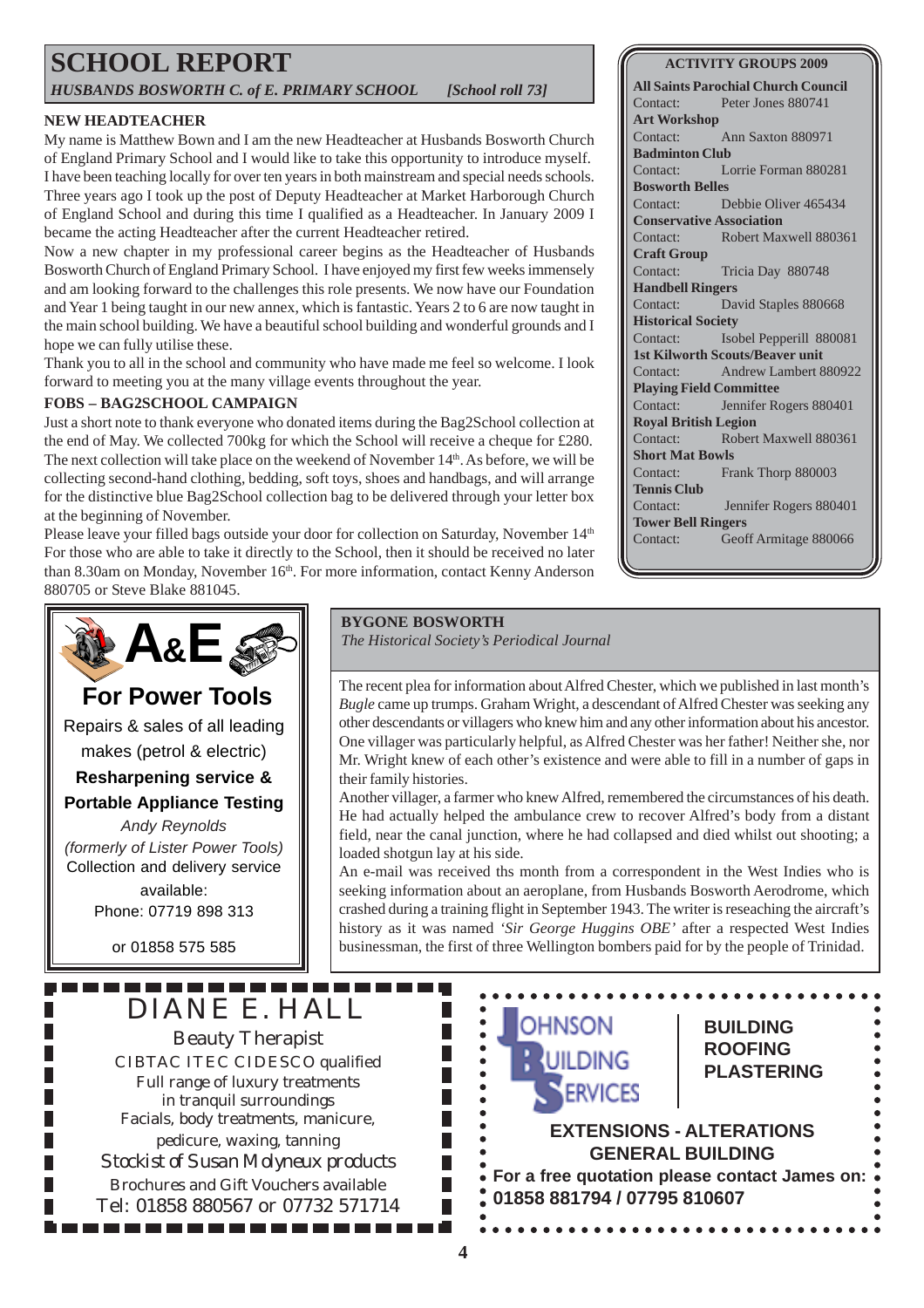**G D Armitage Clock & Belfry Work** New installation, maintenance & repair Contact: Geoff Armitage 880066 **Janet Armitage B & B** Bed & Breakfast Contact: Janet Armitage 880066 **Begley Plumbing & Heating** Plumbing & heating engineer. Contact: Frank Begley 880541 **Gordon Begley** Building & roofing contractor. Contact: Gordon Begley 880028 **Peter Begley** Building contractors, flat roofing Contact: Peter Begley 880517 **Croft Farm Bed & Breakfast** AA 4\*\*\*\* accommodation Contact: Jane Smith 880679 **Anna Dilks RIBA Chartered Architect** Architectural services, new build & refurbishment Contact: Anna Dilks 880880 **Honeypot Bed & Breakfast** Contact: Carolyn Goff 880836 **Joseph Morris Butchers** High class family butchers Contact: David Morris 575210 **Languard Ltd.** Weed control, fumigation and thermal insulation. Contact: Will Kay 880898 **Lodge Farm Luxury Toilet Hire** A luxury loo for your posh do! Contact: Heidi Timms 881386 **Mike Price Heating Engineer** Oil-fired boiler servicing & repair Contact: Mike Price 880902 **Paul Bolton School of Motoring** Expert driving instruction Contact: Paul Bolton 880115 **Petfriends** Pet and homecare whilst you are away Contact: Natasha Blunt 880183 **Totally Trees Ltd.** Tree surgery and stump grinding Contact: Jacqui Mitchell 01455 554182 **Wharf House Kennels** Kennel and cattery services Contact: Kim McGuigan 880905 **Woodpecker Tree Surgery** All aspects of tree surgery undertaken Contact: Chris Wright 880183

## **TRADE DIRECTORY 2009 ACTIVITY GROUPS**

#### **HISTORICAL SOCIETY**

The Historical Society winter programme kicked off in fine style with a lively illustrated behind the scenes talk on the running of the English Country House by local historian and author, Wendy Freer.

The programme continues on Wednesday, October 7<sup>th</sup> when Mike Coleman will be opening the files of the World War II secret listening post at Beaumanor Hall, near Woodhouse Eaves. The meeting is open to non-members and starts at 7.30pm in the Church Hall, Honeypot Lane.

The Society meets eight times during the indoor season, with meetings focused on interesting local historical issues. An outside visit is usually arranged in the summer.

The programme for 2009-10 includes at talk on the Gunpowder Plot, a film evening featuring Harborough Movie Makers' view of the Battle of Naseby and the history of the *Liberty Bodice* and Symington's of Harborough.

The membership fee is £10 for the year. Visitors pay £2.50 per session; refundable if joining at that meeting.

#### **LUNCHEON CLUB**

The next meeting of the Luncheon Club will be on Tuesday, October 27<sup>th</sup> at Kilworth Springs Golf Club. Diners are asked to meet in the bar at 12.30pm The cost of the twocourse meal is £6.50 per person, to include coffee and mints. Call Janice on 880668 to book your place or to arrange transport to the venue. Luncheon group members are warm and friendly and offer a great opportunity for those new to the area to make new friends.

#### **BOSWORTH BELLES**

The next meeting of the Bosworth Belles ladies social group will be on Wednesday, October  $28<sup>th</sup>$  when the group will be treating themselves to a Pudding Evening. Bring along your favourite pud and swap recipes! Call Heidi on 881011 for details.

#### **WINTER PROGRAMMES**

If you run an activity or interest group locally please send us a copy of your Winter Programme so that we can promote your meetings to a wider audience.

E-mail: bosworth\_bugle@talk21.com or post to The Firs Farm, Welford Road, HB. LE17 6JH Phone or fax: 01858 880281

#### **CONKERING HEROES**

Don't forget the Conker Championships to be held on the village playing field on Sunday, October 11<sup>th</sup>.

The battle will commence at 9.00am. Light refreshments will be served in the Village Hall throughout the day and there will be genuine Indian cuisine, craft, activity and fun stalls for all the family on the field. Rousing live music will play during the day on the field of battle!

#### **CRAFT GROUP**

The Craft Group meets at 7.30pm on the second Wednesday of each month in the Committee Room of the Village Hall. For more information please call Gail on 880413

### **Seasoned Hardwood Logs and Kindling**

Sourced from Local Sustainable Woodlands FREE, Fast, Friendly and Reliable Home Delivery Service Delivered in convenient and Re-useable bags

> Contact: Mark on **07813 103995**

#### **or**

**whmestate@btinternet.com**



NORTH KILWORTH WHARF BOAT SERVICES

ı Ī

I ı

L

Station Road, North Kilworth Lutterworth LE17 6JB *Stockists of Calorgas, household fuels & red diesel Local delivery Dayboat hire* Call John & Jane Pugh Tel: 01858 881723 Mobile: 07967 087290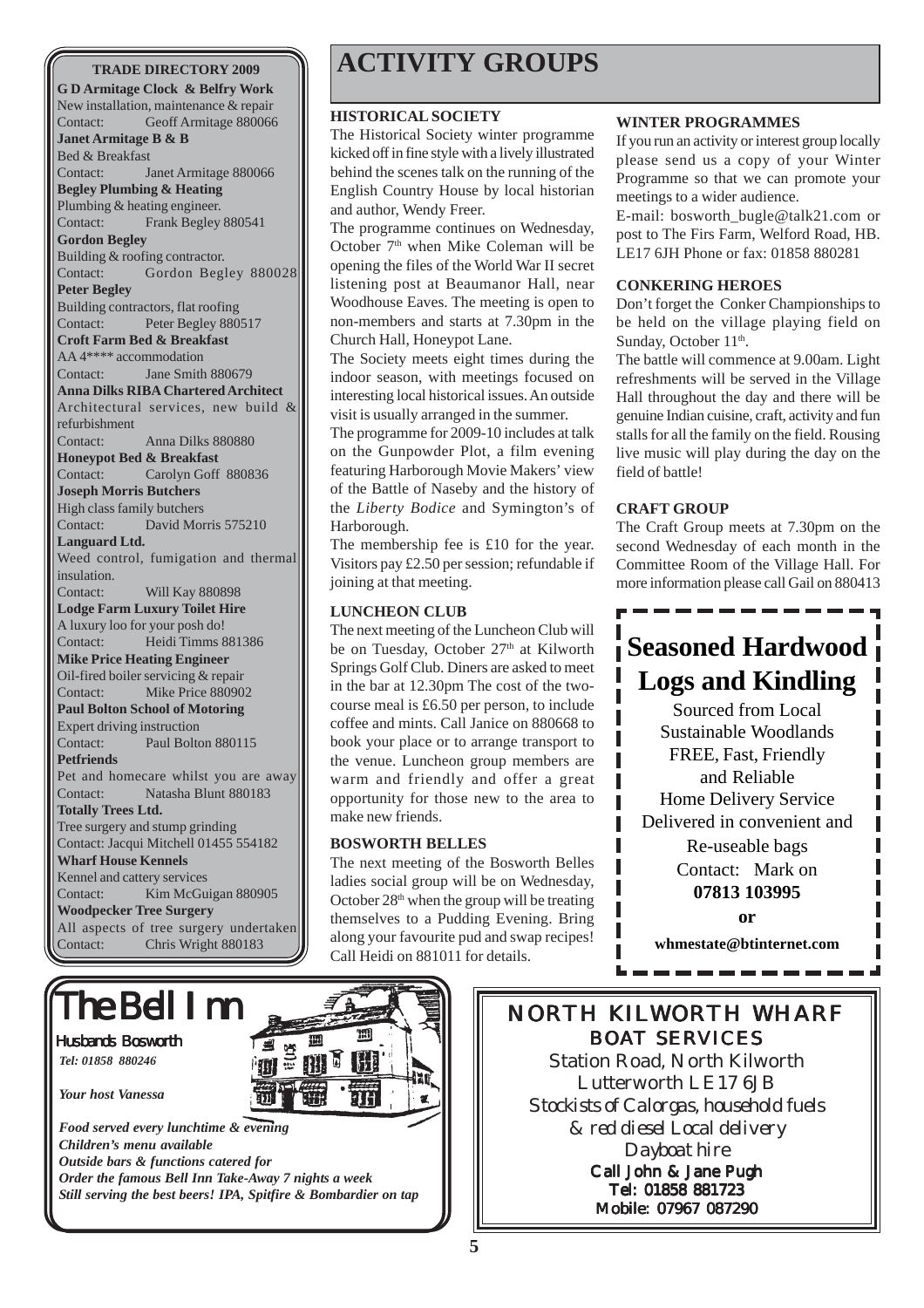## **PARISH COUNCIL NEWS** LOCAL OFFICERS

#### **Minutes of the Parish Council meeting held on Tuesday, September 1st 2009.**

Full Council and 5 members of the public were present

#### **Visitors' Questions**

!The Church Lane developments were discussed at length. Council heard that an application to HDC to release a viability report prepared by the developer for the Begley site had been refused. A letter had been received from HDC Chief Executive assuring Council that a senior planning officer would attend the next meeting of the Parish Council to explain the decision to waive the S.106 contribution.

!The meeting discussed the maple tree adjacent to the site. Council members pointed out that the tree was on the grass verge and therefore outside the plot. HDC planners had indicated that an application for a Tree Preservation Order would be unlikely to be successful as the tree would be classed as a bush. Council advised those living nearby to petition the developer if a threat became imminent. ■A general discussion on planning issues ensued.

#### **Matters Arising from the Minutes of the Previous Meeting**

!Council noted that the building plot adjacent to Cherry Tree Close was still insecure and Clerk was asked to contact the Health & Safety Executive regarding the matter.

!Overhanging hedging in Bell Lane still causing problems to pedestrians. Clerk to write to the owners. !No further progress regarding enquiries into the subject of the ratio of councillors to population.

!There had been no response regarding an application to apply for TPO status for a number of village trees. Clerk asked to pursue the matter.

#### **Cemetery**

!Some of the memorial trees had died and would be replaced shortly.

!Repairs to the fallen gate pier had been carried out. Council members agreed that it was of satisfactory standard. The gate had been removed for repair. **Playing Field/Play Area**

!Council members asked for copies of the plans of the proposed water pipework and electric cable runs at the tennis courts for future reference.

!Council discussed the practice pitch. It was noted that the pitch was well used by youngster. Clerk asked to obtain quotes for replacing the goal posts.

!It was noted that dogs were still being exercised on the Playing Field in contravention of the Dogs, Fouling of Land Act 1996. More signs to be considered.

!Clerk was asked to write to those residents of Welford Road who had gates opening onto the Playing Field asserting Council's right that no legal Right of Access should exist.

The recent RoSPA report on the safety and condition of the play area and skatepark equipment was discussed. Some minor work was needed, though no immediate safety issues had been raised. Clerk was asked to seek quotes for the necessary work.

!The RoSPA inspector was unhappy that the gang mowers were left accessible to the public and Council agreed to suggest that they be stored at the top of the field by the practice pitch. **Allotments**

!Two allotment plots were now available for let. One enquiry had been received.

#### **Traffic Issues**

!Council still seeking information regarding a Speed Watch scheme for the village.

!A number of vehicles are being seen travelling the wrong way in Bell Lane. Some were evidently leaving Cheney Court and avoiding the one-way system by turning left.

!Council discussed deterrents to prevent unauthorised parking outside Fernie Court. Clerk asked to contact Highways regarding installing bollards.

#### **Rural Housing Scheme**

!It is hoped that representatives of the scheme and East Midlands Housing Association would attend the next Parish Council meeting to give an update.

#### **Any Other Business**

!It was agreed that an update of the Council's Standing Orders, Financial Regulations and Risk Assessment would be made at the next meeting. Some amendments were discussed.

!Council discussed insurance issues for any future community event days, such as the Bosworth Festival. It was felt that if the events were held as Parish Council-led events they should be covered under the Council's policies. Clerk was asked to clarify the matter.

#### **Next Meeting**

*Tuesday, October 6th 2009 at 7.30 pm in the Village Hall.*

#### **PETFRIENDS** *Pet & Home Care* PetFriends provides clients' dogs, cats and other pets the loving care that they need while you are away, right in your own home! Your pets will stay in their own secure, familiar environment and follow their customary routine and diet. **A local veterinary nurse will look after your pets and home while you are away.** Pets fed, watered and excercised. Medication administered, plants watered. Fully insured - references available **For more information please contact Natasha Blunt VN 01858 880183 07739 467284** . . . . . . . . . . . . . . . . .

#### **Councillors** 880910(Chair)

**Husbands Bosworth Parish Council:**

| 000/10C |
|---------|
| 880281  |
| 880066  |
| 880748  |
| 880165  |
| 880026  |
|         |

#### **Parish Clerk**

Jackie Fletcher, 13 School Lane, H.B. LE17 6JU Tel: 880910

**District Councillor**

Brian Smith 10 Butt Lane, H.B. LE17 6LN Tel: 880021 Email: b.smith@harborough.gov.uk

> **YOGA IN NORTH KILWORTH**

Want to relax, unwind, beat stress and sleep well? Yoga will tone your muscles and keep joints flexible so why not come along and have a go? *There are 2 classes on Mondays at the Sports Club on South Kilworth Road, North Kilworth – 5.30pm and 7.15pm. Then on Wednesdays in North Kilworth Village Hall at 7pm. £5 per class for 1½ hours. The class is suitable for all levels.* Call Sue Winstanley for more information and to book your place on any of the classes 881798 or email: sue.yoga@btinternet.com

### A luxury loo for your posh do! **For a professional, reliable service with no mess or fuss please call 01858 881386**

**07720 834652**



www.lodgefarmluxurytoilethire.c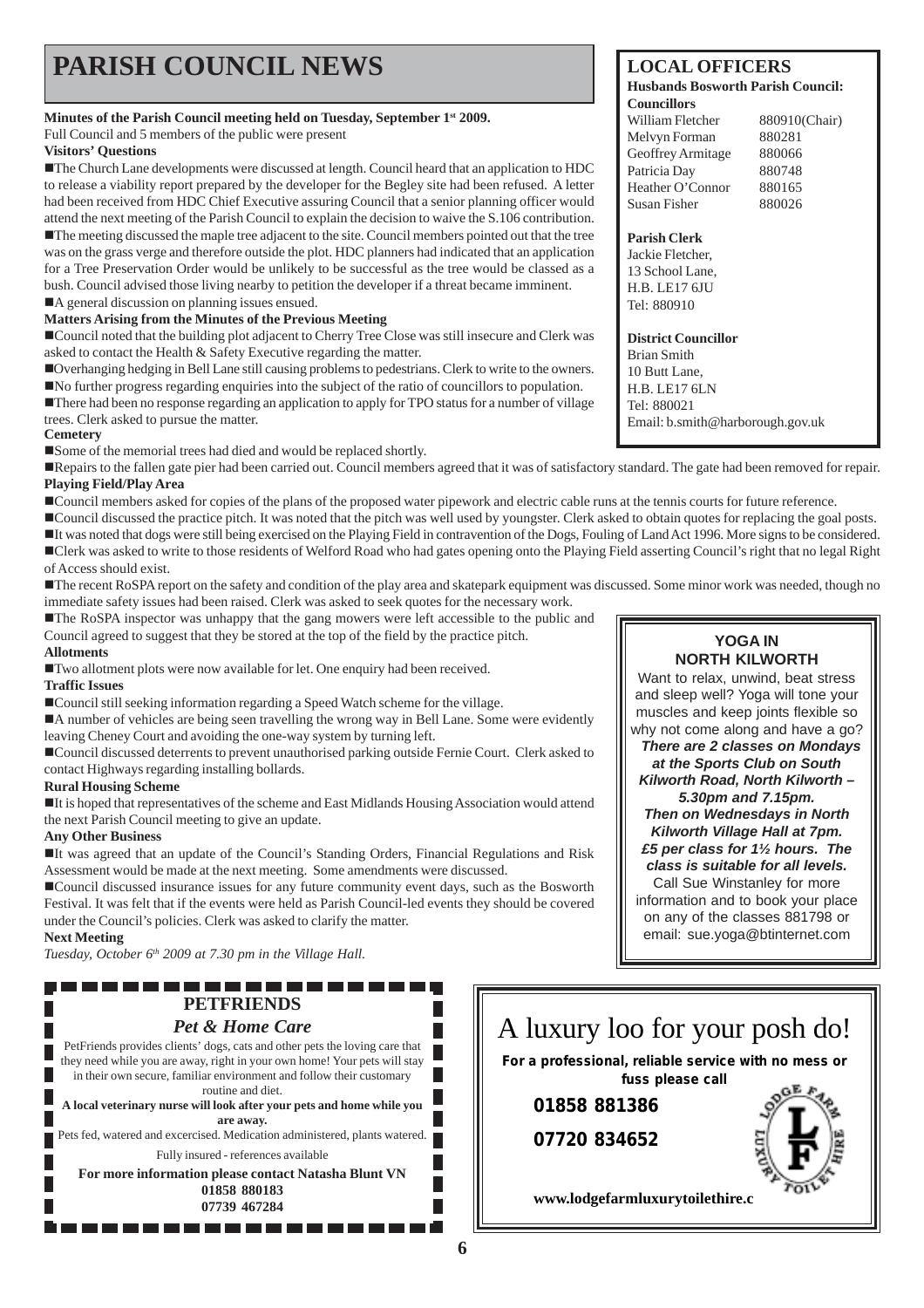### **CHURCH NEWS**

*All Saints Parish Church, Methodist Chapel & St. Mary's Roman Catholic Church*

#### **CHRISTMAS PRESENCE...**

A reminder that All Saints Christmas Festival will be on Saturday, November 28<sup>th</sup> and Sunday,  $29<sup>th</sup>$  from 10.00am to 5.00pm. Entry forms will come out with the November issue of the *Bugle*. Meanwhile, get your thinking caps on - entries on any Christmas subject. Help with stewarding and refreshments would be gladly received. Contact Lorrie 880281, Penny 881140 or Janice 880668.

#### **DEARLY DEPARTED**

All Saints Church will be celebrating All Souls Day with a special service of remembrance for departed loved ones on Monday, November 2<sup>nd</sup> at 7.30pm.

The newly refurbished Garden of Remembrance will be dedicated at this service.

#### **CHRISTIAN AID**

Rev. Alison Hampton will be hosting a Coffee Morning in aid of Christian Aid on Tuesday, October 6<sup>th</sup> from 10.30am to 12.00noon.



#### **CHURCH AND CHOCOLATE**

Come and enjoy our service of praise and thanksgiving and meet together afterwards over drinks and chocolate treats. Everyone welcome, especially children and their parents or guardians. Be fed spiritually and physically. Sunday October 25th at 10.30am in All Saints Church. Contact Rev. Andy Rhoades on 460150 for more details.

#### **ASSISTANT BISHOP WELCOMED**

Bishop Christopher Boyle was welcomed as the first full-time Assistant Bishop of Leicester at a special service at Leicester Cathedral at the beginning of September. Bishop Christopher will be helping Bishop Tim Stevens in all the activities and responsibilities he has throughout the diocese. Known as 'Episcopal Duties', a Bishop is described as being a teacher of the faith, a guardian of the Church's doctrine and a shepherd of the flock.

Bishop Christopher was greeted by representatives of the diocesan family, local dignitaries and African members of the Mothers' Union in honour of his previous position in Northern Malawi.

Bishop Christopher was born and grew up in Birmingham. He attended Kings College London and was ordained deacon in 1976. He then held various positions in the Diocese of Birmingham from 1976 to 2001. In 2000 he was elected Bishop of Northern Malawi, where he has served for the past eight years.

#### **BRIGHT N' LIGHT PARTY**

If you like parties and are aged  $5 - 11$  years old then come and join us for an evening of fun and games in the Church Hall, 6.30pm to 8.30pm on Saturday October 31<sup>st</sup>. Dress in a colour or colours of the rainbow. No ghost, witch or scary costumes allowed! Contact Rev. Andy or Kath Rhoades on 460150 for your free invitation.

#### **ALL SAINTS FLOWER ROTA Altar:**

*Oct 4 - Lorrie Forman Oct 11, 18 - Helen Baker* **Children's Corner:** *Oct 4 - Wendy Cochrane Oct 11, 18 - June Elliott* Call Heather O'Connor on 880165 if you would like to join the Flower Rota.

### *<u>OCHURCH SERVICES</u>*

#### **All Saints Parish Church**

#### **OCTOBER**

- **4 6.30pm Evening Praise**
- **11 8.30am Holy Communion**
- **18 10.30am Benefice Service at Mowsley**
- **25 10.30am All Age Worship**

*Short Communion every Wed. at 9.15am*

#### **Churchwardens:**

**Peter Jones 880741 Brian Smith 880021 Vicar:**

**Rev. Alison Hampton 880351**

### **Methodist Church**

- **4 Join with All Saints**
- **11 HARVEST FESTIVAL Rev. John Harris**
- **18 Rev. Frances Ballantyne**
- **25 Rev. B Kennard (Communion)**

**Services every Sunday 6.30pm. All Welcome**

**Contacts: Rev. Brian Kennard 462889 Senior Church Steward: Mr. A Lloyd Jones 880343**

### **St Mary's Roman Catholic Church**

**Services every Sunday 8.30am.**

**Contact: Robert Constable-Maxwell 880361 Father Owen O'Neil 462359**



# Town & County Transfers

Private hire taxi and courier service Local and long distance taxi service Days out, nights out - up to 6 passengers

Ring Sam Moreton 01858 880545 or 07546 218637